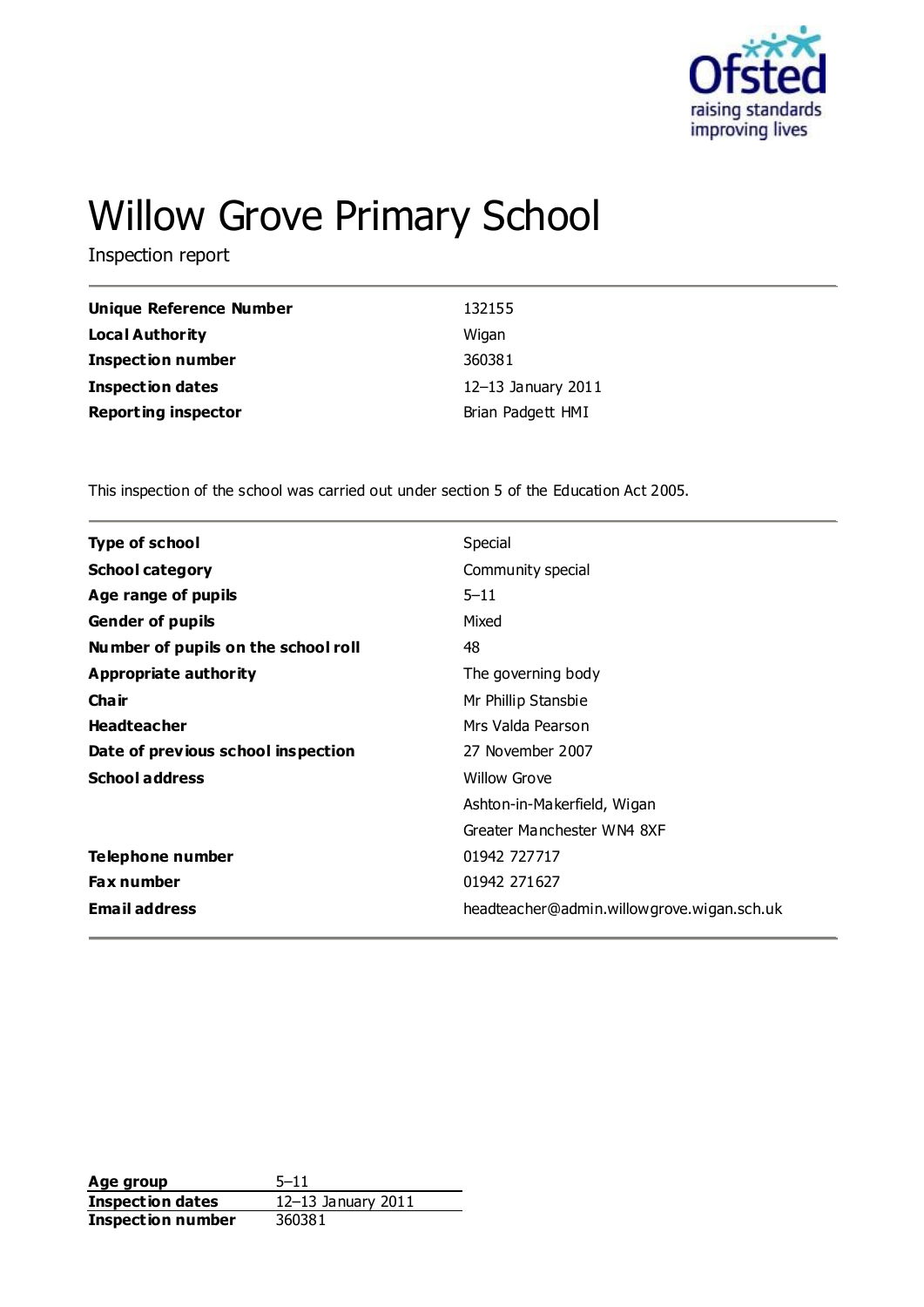The Office for Standards in Education, Children's Services and Skills (Ofsted) regulates and inspects to achieve excellence in the care of children and young people, and in education and skills for learners of all ages. It regulates and inspects childcare and children's social care, and inspects the Children and Family Court Advisory Support Service (Cafcass), schools, colleges, initial teacher training, work-based learning and skills training, adult and community learning, and education and training in prisons and other secure establishments. It assesses council children's services, and inspects services for looked after children, safeguarding and child protection.

Further copies of this report are obtainable from the school. Under the Education Act 2005, the school must provide a copy of this report free of charge to certain categories of people. A charge not exceeding the full cost of reproduction may be made for any other copies supplied.

If you would like a copy of this document in a different format, such as large print or Braille, please telephone 0300 123 4234, or email **[enquiries@ofsted.gov.uk](mailto:enquiries@ofsted.gov.uk)**.

You may copy all or parts of this document for non-commercial educational purposes, as long as you give details of the source and date of publication and do not alter the documentation in any way.

To receive regular email alerts about new publications, including survey reports and school inspection reports, please visit our website and go to 'Subscribe'.

Royal Exchange Buildings St Ann's Square Manchester M2 7LA T: 0300 123 4234 Textphone: 0161 618 8524 E: **[enquiries@ofsted.gov.uk](mailto:enquiries@ofsted.gov.uk)**

W: **[www.ofsted.gov.uk](http://www.ofsted.gov.uk/)**

© Crown copyright 2011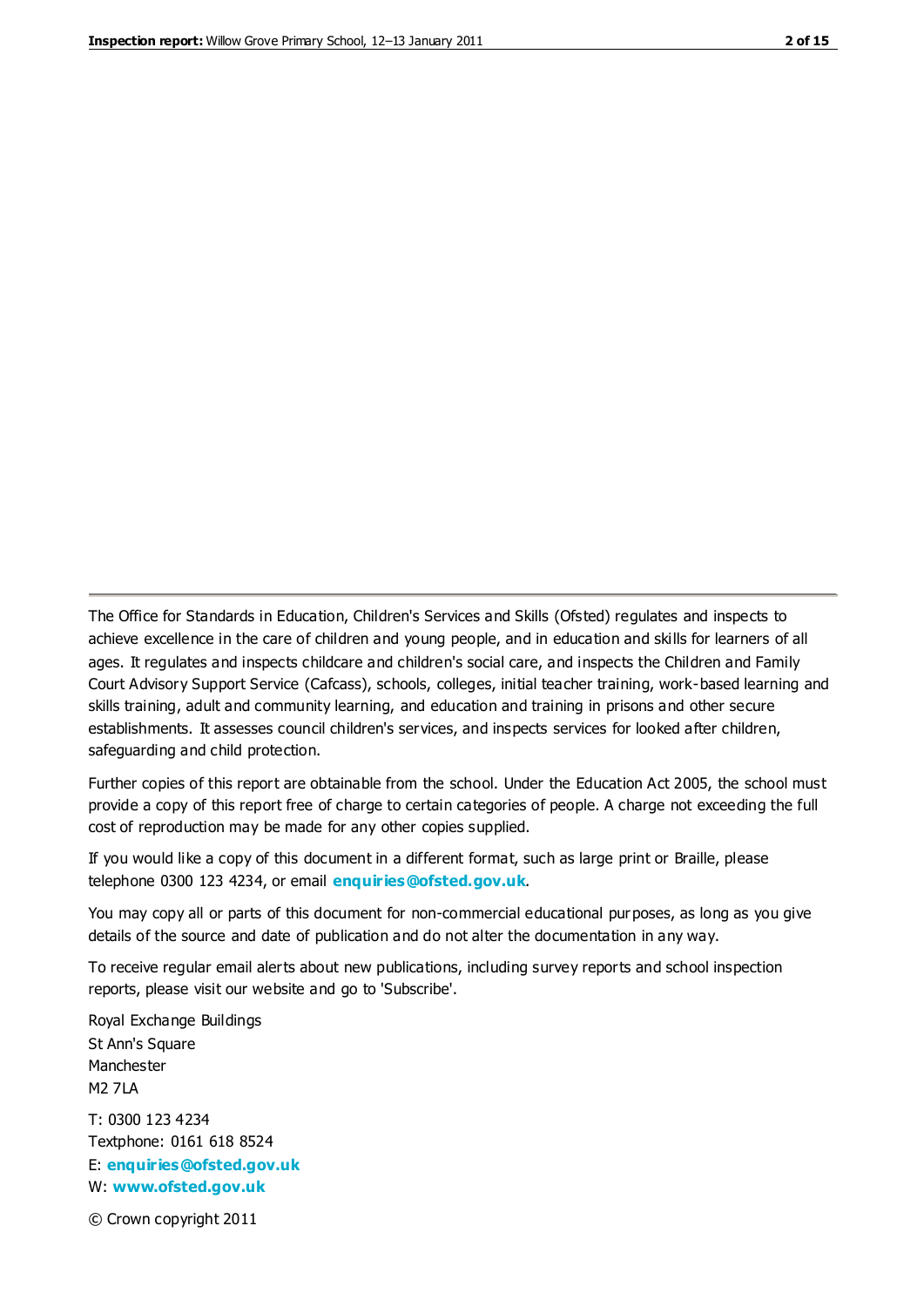# **Introduction**

This inspection was carried out by one of Her Majesty's Inspectors. Five lessons were observed involving five of the teachers. Meetings were held with parents and carers, members of the school council, governors, staff, and representatives of external agencies and of the local authority. The inspector observed the school's work and looked at its documentation, including records of pupils' progress and school policies. He analysed the results of returned questionnaires, including 19 from parents.

The inspector reviewed many aspects of the school's work. He looked in detail at a number of key areas.

- The achievement of different groups of pupils and whether all groups achieve equally well.
- The success with which pupils overcome and/or manage their behavioural, emotional and social difficulties.
- The effectiveness of middle leaders in promoting improvement.
- $\blacksquare$  How well the school works with its other partners to support pupils' learning and development.

# **Information about the school**

The school provides for pupils with behavioural, emotional and social difficulties from Years 1 to 6. Pupils are allocated to the school by a local authority panel. All pupils have a statement of special educational needs. Eight pupils are in public care. About two thirds of the pupils have additional special educational needs and/or disabilities, including autistic spectrum condition, specific learning difficulties, attention deficit hyperactivity disorder, hearing impairment, speech and language difficulties and complex needs. Over half of the pupils are known to be eligible for free school meals. Nearly all pupils are boys, and all are of White British background. The majority of the pupils are currently in Years 5 and 6, although pupils may join or leave the school earlier in their primary school years. They may also leave to rejoin mainstream primary schools.

The school has several awards including Eco School, Healthy School and Dyslexia Friendly School.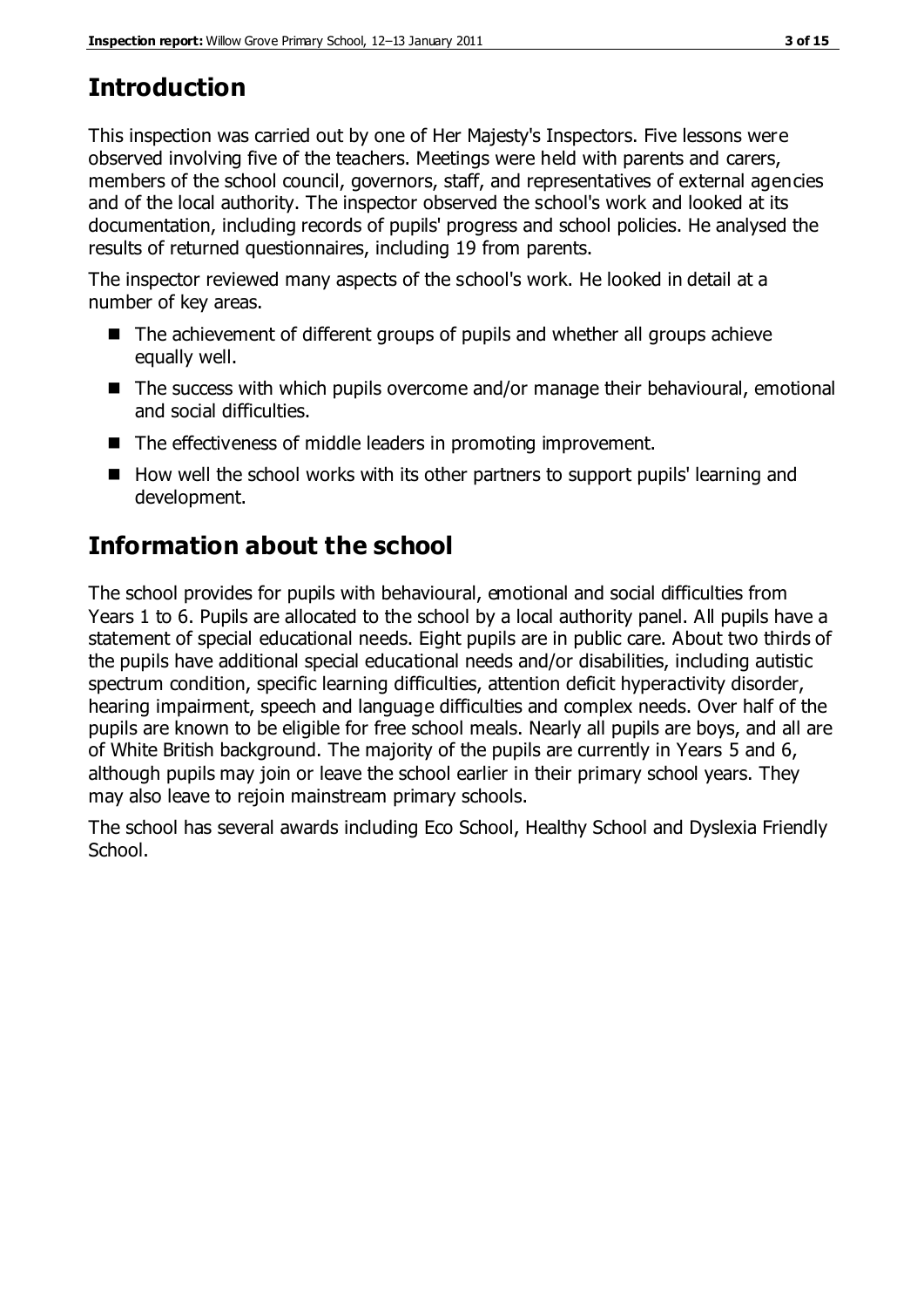# **Inspection judgements**

| Overall effectiveness: how good is the school?  |  |
|-------------------------------------------------|--|
| The school's capacity for sustained improvement |  |

## **Main findings**

Willow Grove is an outstanding school. It takes in pupils who have had a very poor start to school and, for many, a deeply traumatic start to life. The school turns them round, building trust in adults where there was none and self-belief when the youngsters thought they were failures. It is a school where pupils inspire remarkable dedication in staff. It is a good place to be, for pupils and for their parents and carers. Attendance is high. The school is held in the highest esteem by the many agencies which support its work.

Pupils are allocated a place in the school at different points in their primary education. They have not coped with school and their schools have not coped with them. Some of the pupils who are subsequently identified with additional special educational needs and/or disabilities arrive with their special needs undiagnosed. The self-esteem of many pupils is so low on admission to the school that they are unwilling to try any form of work where they have previously failed. The school is extremely successful in recovering pupils from this seemingly hopeless position. They work first on assessing pupils' needs and on creating the conditions of trust where pupils feel secure enough to attempt to learn. By the time pupils leave for their different destinations, they have made outstanding progress in their personal development. Their progress in learning places them among the most improving pupils in the country when compared to pupils with similar starting points.

Such outstanding progress is the result of provision of exceptional quality. The care, support and guidance for pupils are of the highest quality. Exceptional features include the provision of play therapy for pupils who have not experienced normal emotional and social development. Teachers are extremely skilled in building positive, trusting relationships with pupils who find it very difficult to manage their behaviour or take risks with new challenges. They have excellent support from teaching assistants who know the pupils so well and provide outstanding emotional support for them. This enables teachers to forge ahead with learning. Teachers and teaching assistants share high expectations of pupils and show exceptional adaptability in responding to pupils' often rapidly changing needs, moving seamlessly from challenging pupils to supporting them as the need arises. The curriculum is extremely well tailored to providing opportunities for pupils to catch up on basic skills, particularly reading, and to provide opportunities for social and emotional development. Many rich opportunities enable pupils to enjoy physical education and sports, to play musical instruments, and to learn in the community, where they are often complimented on their good behaviour.

The school was last inspected in 2007. It was judged outstanding. Those responsible for leadership and management of the school have maintained the school's high performance and developed it further, so its capacity for further improvement remains excellent. Leadership is extremely strong at all levels. There is rigorous self-evaluation. The inspection did not identify any issues of which the school was not already aware. One of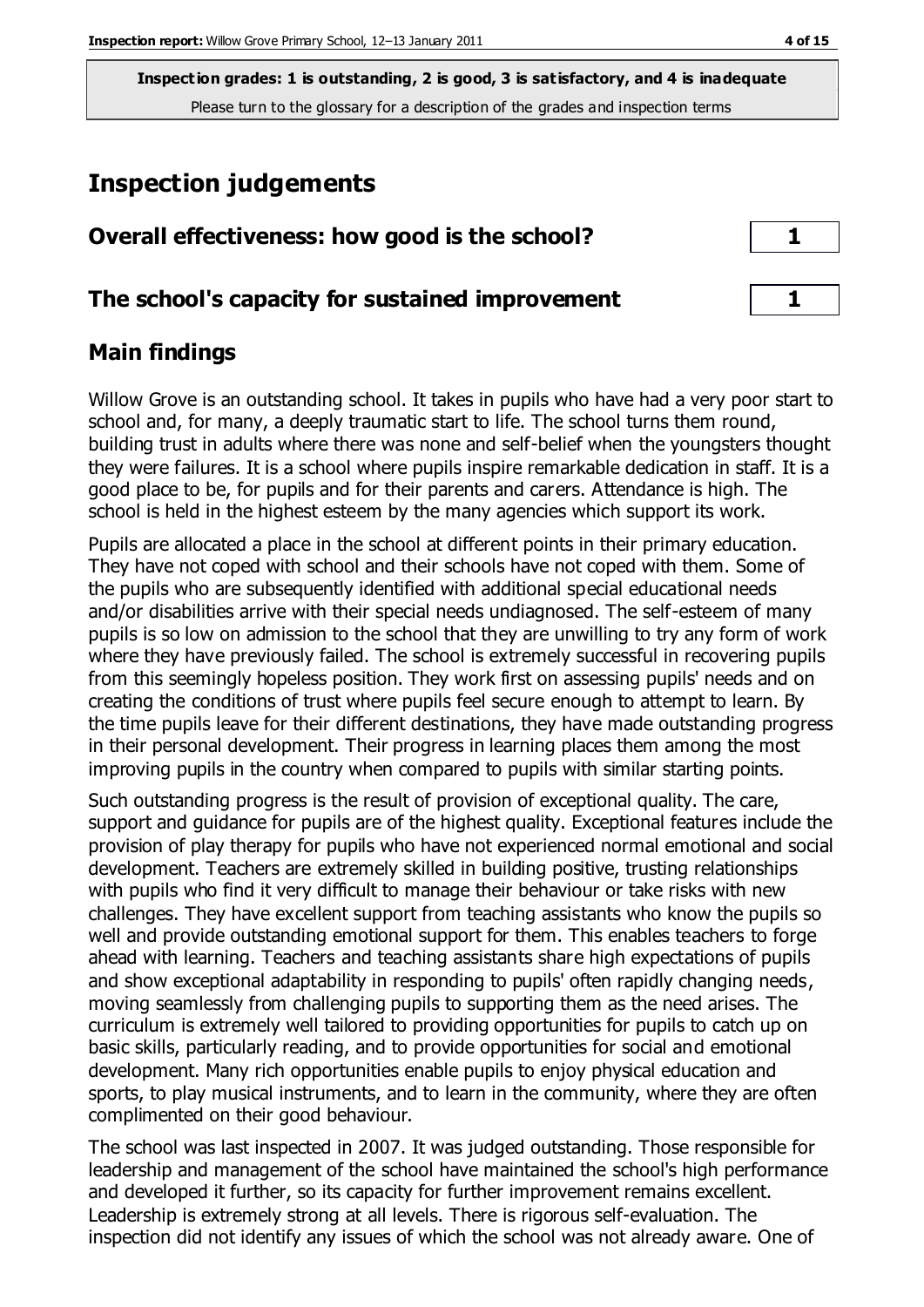these points was to extend the marking of pupils' work to help them understand better what they need to learn next. In 2007, leadership at middle management levels was developing; it is now firmly established. The school is well governed. Governors hold the professionals to account and bring many skills to their work on the governing body. The influence of the headteacher is central to the school's success. She provides excellent oversight and has earned the respect and gratitude of staff and parents alike. Under her leadership, the school is innovative and forward looking. It is resourced to meet the challenges it faces well and provides excellent value for money.

#### **What does the school need to do to improve further?**

Improve marking and the involvement of pupils by recording the next steps in learning in their books.

#### **Outcomes for individuals and groups of pupils 1**

Pupils arrive at the school with levels of attainment that are generally extremely low. Despite some pupils having the potential to attain well, they may be up to three or four years behind pupils of their age with significant gaps in their knowledge and understanding. On arrival, many of the pupils have not taken part in lessons for some time. A high proportion of the pupils, about three quarters, have underlying special educational needs and/or disabilities additional to their behavioural, social and emotional needs that have gone undiagnosed. Pupils leave the school with levels of attainment that vary considerably, depending partly on their starting points and also on the length of time they are at the school. Pupils who arrive earlier make the greater gains. Some pupils against all of the odds attain the national expectations in English and mathematics.

Pupils make remarkable progress in dealing with their behavioural, emotional and social issues. Pupils who could never be considered to take part in school performances in their previous schools, for example, go on to take leading parts at Willow Grove. The overcoming of these problems is a core business for the school, in which it is extremely effective. Gradually, pupils overcome their resistance to learning and begin to enjoy lessons, developing good attitudes to school work. Pupils' attendance is high. It is above the average for primary schools and well above that for special schools of this type. Pupils in public care have the highest attendance of all groups, the reverse of the national picture. Academic progress matches or exceeds national expectations and the value added by the school in 2009, in relation to the pupils' starting points, was within the top 5% in England.

Pupils in the school have behavioural problems from time to time. They would be the first to admit this as they are generally open and direct about their issues. The extent to which they behave well, show consideration for others, and apply themselves to their work varies. However, for all pupils, the progress they have made to reach these levels of development is outstanding, and parents and carers are quick to acknowledge this. Pupils play a significant role in decisions made within the school, such as through the school council. They have good ideas and contribute responsibly and very effectively to the school's development. Overall, behaviour is good and the school is calm and orderly.

The majority of pupils move on to the local authority's secondary provision for students with behavioural, emotional and social difficulties. About 10% of pupils go on to other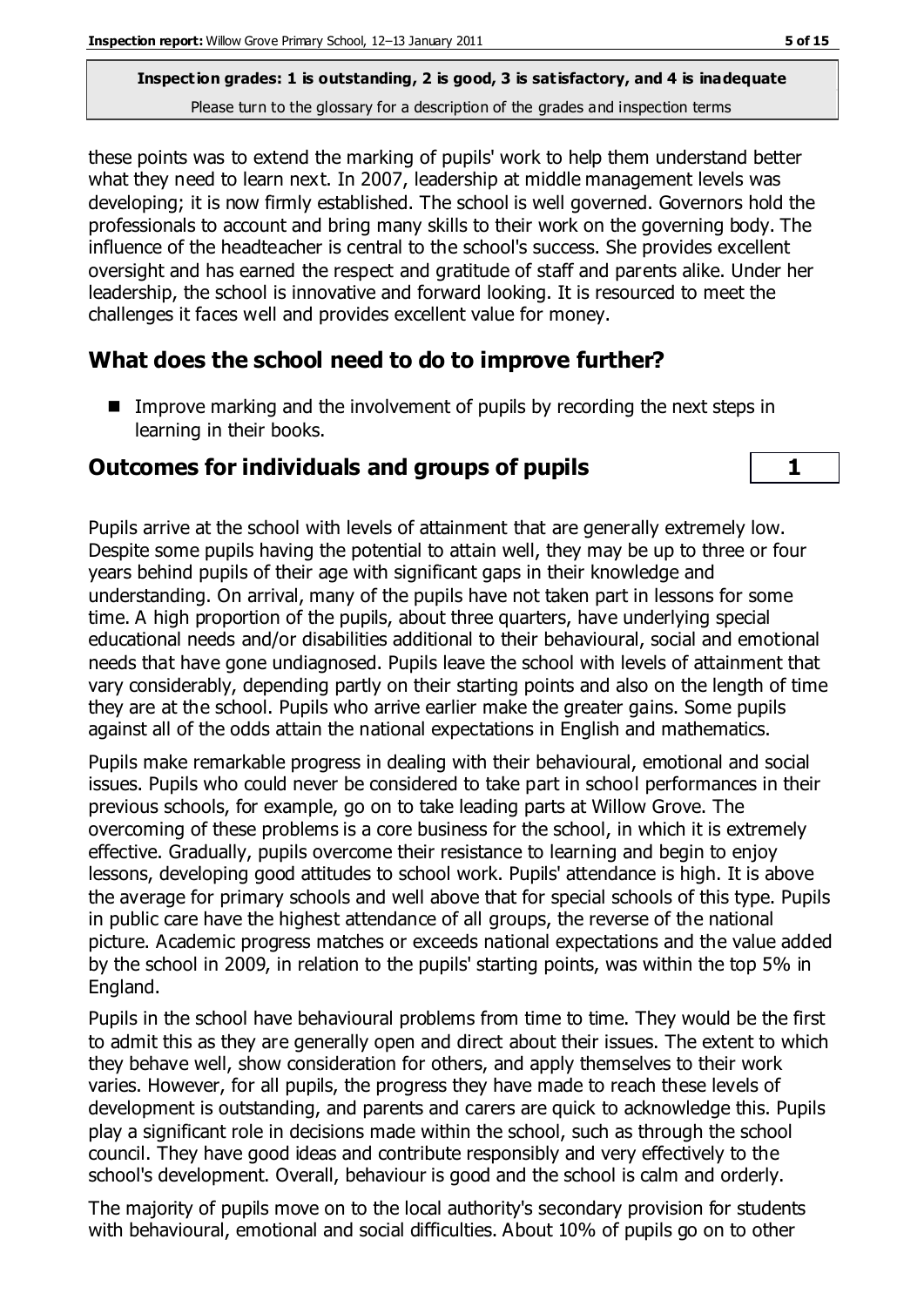#### **Inspection grades: 1 is outstanding, 2 is good, 3 is satisfactory, and 4 is inadequate**

Please turn to the glossary for a description of the grades and inspection terms

specialist schools which provide for their specialist needs. About a quarter of pupils rejoin a primary school or join a mainstream secondary school when they leave.

These are the grades for pupils' outcomes

| Pupils' achievement and the extent to which they enjoy their learning                                                     | 1                       |
|---------------------------------------------------------------------------------------------------------------------------|-------------------------|
| Taking into account:<br>Pupils' attainment <sup>1</sup>                                                                   | $\ast$                  |
| The quality of pupils' learning and their progress                                                                        | 1                       |
| The quality of learning for pupils with special educational needs and/or disabilities<br>and their progress               | 1                       |
| The extent to which pupils feel safe                                                                                      | $\overline{2}$          |
| Pupils' behaviour                                                                                                         | $\overline{2}$          |
| The extent to which pupils adopt healthy lifestyles                                                                       | $\overline{2}$          |
| The extent to which pupils contribute to the school and wider community                                                   | 1                       |
| The extent to which pupils develop workplace and other skills that will contribute to<br>their future economic well-being | 2                       |
| Taking into account:<br>Pupils' attendance <sup>1</sup>                                                                   |                         |
| The extent of pupils' spiritual, moral, social and cultural development                                                   | $\overline{\mathbf{2}}$ |

<sup>1</sup> The grades for attainment and attendance are: 1 is high; 2 is above average; 3 is broadly average; and 4 is low

\* In some special schools inspectors do not make a judgement about attainment in relation to expectations of the pupils' age.

## **How effective is the provision?**

The care, guidance and support for pupils were outstanding at the last inspection and they remain so. This is a major factor in the rehabilitation of pupils as they are extremely anxious on admission because of their previous experiences in mainstream schools. Settling-in may take many months. This period requires high levels of patience and a consistent approach to managing pupils from teachers and teaching assistants. In time, pupils begin to trust adults and feel safe enough to talk about their behaviour and confident enough to try new things. During this period, the school assesses what pupils can do and understand. It works with external agencies to discover whether there are underlying special educational needs and/or disabilities that may be the root cause of pupils' inability to cope in mainstream schools. An early start is made in supporting pupils to acquire the basic skills, where most pupils have fallen far behind. Parents and carers are engaged early, with the partnership workers taking a lead role in meetings with professionals from external agencies. High levels of care are evident when pupils prepare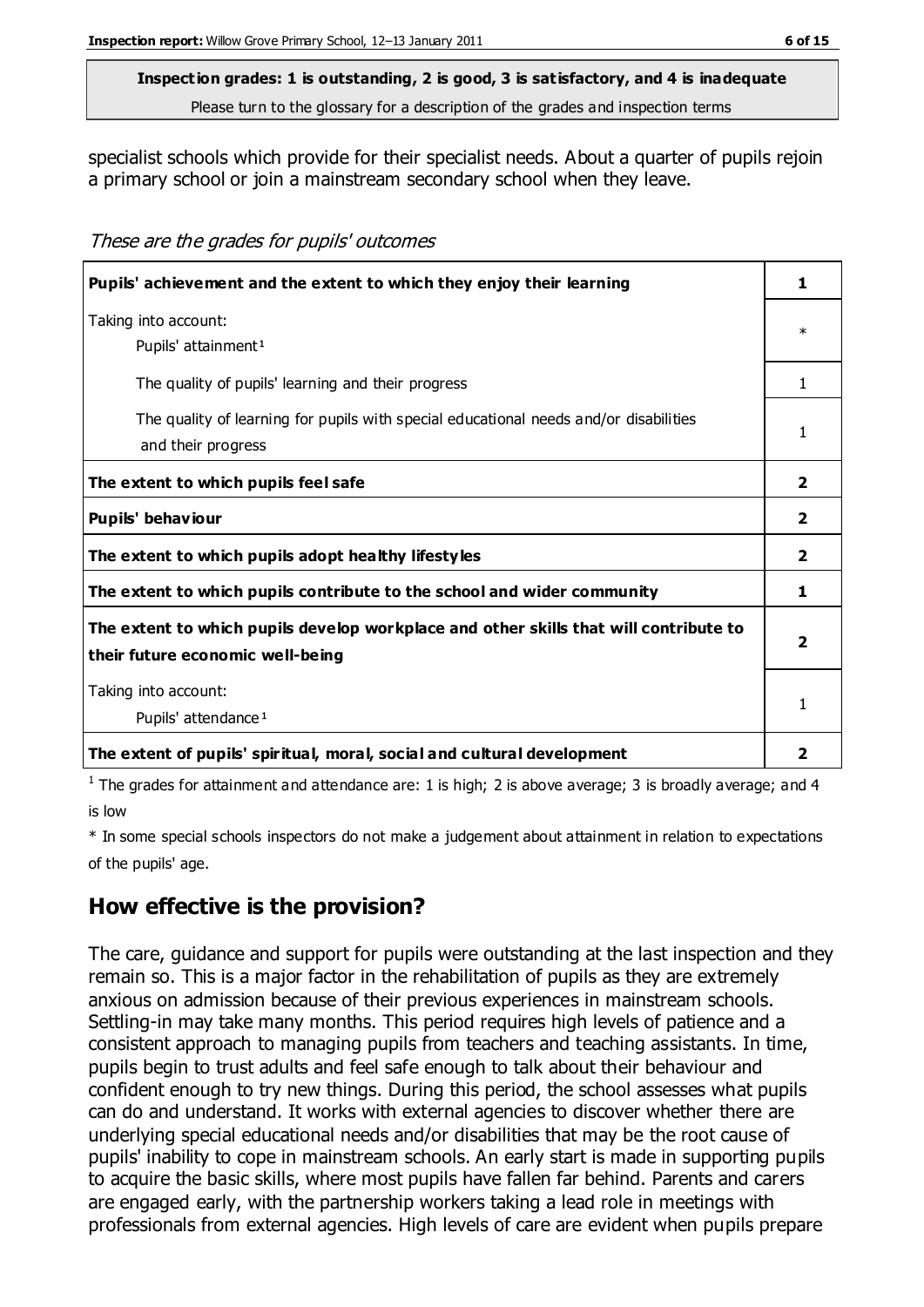to move on to secondary education or are re-integrated into primary schools, when staff accompany pupils for many weeks, making sure the transitions are successful.

Teachers are very skilled in working with pupils with behavioural, emotional and social difficulties. Their ability to form trusting and close relationships while maintaining their professionalism is exceptional. They are extremely flexible and successfully adapt their lessons and planning very quickly in response to the rapidly-changing needs of pupils. They are highly dependent on the work of teaching assistants who play a vital role in their emotional support for pupils. Teachers have high expectations of pupils' learning and eventually, pupils respond to these by developing self-belief and growing in the maturity with which they evaluate their progress. The school has recognised it has more to do to involve pupils fully in evaluating their progress and deciding what comes next. A good start has been made and this is work in progress. Such is the demand within classes on staff's emotional reserves the school provides clinical supervision from trained therapists in order to help staff maintain their professionalism and objectivity. This is far-sighted provision, much valued by staff.

The school has developed, and continues to improve a highly-effective curriculum that is adapted very well to pupils' needs. It emphasises the acquisition of basic skills, behaviour management, and personal and social development. Since the last inspection the school has developed a creative curriculum through themes that interest pupils and motivate them to learn, and, in particular, to write. Lessons are enriched by opportunities to take part in exercise and sport, learn a foreign language and to play a musical instrument. A good range of after-school clubs and visits out of school and in the local community enrich pupils' experiences. Unusually, the school employs the services of a play therapist. She plays a vital role in training staff and organising individual and group sessions with pupils. These sessions are highly-valued by staff as a means of gaining better understanding of the pupils' emotional and social development. School drama performances by the pupils are hugely enjoyed by staff and parents and carers, and provide memorable experiences for all, poignant in their demonstration of the gains in pupils' confidence and self-belief.

| The quality of teaching                                                                                    |  |
|------------------------------------------------------------------------------------------------------------|--|
| Taking into account:<br>The use of assessment to support learning                                          |  |
| The extent to which the curriculum meets pupils' needs, including, where relevant,<br>through partnerships |  |
| The effectiveness of care, guidance and support                                                            |  |

| These are the grades for the quality of provision |
|---------------------------------------------------|
|---------------------------------------------------|

## **How effective are leadership and management?**

Leadership and management at the school are highly successful. The school has a positive and welcoming ethos promoted by all staff. The headteacher has built up an exceptionally cohesive team, like-minded in their commitment to the pupils to whom they are much attached. Senior staff provide very good support for the headteacher and oversee key areas of the school's work. Middle leaders have developed their role since the last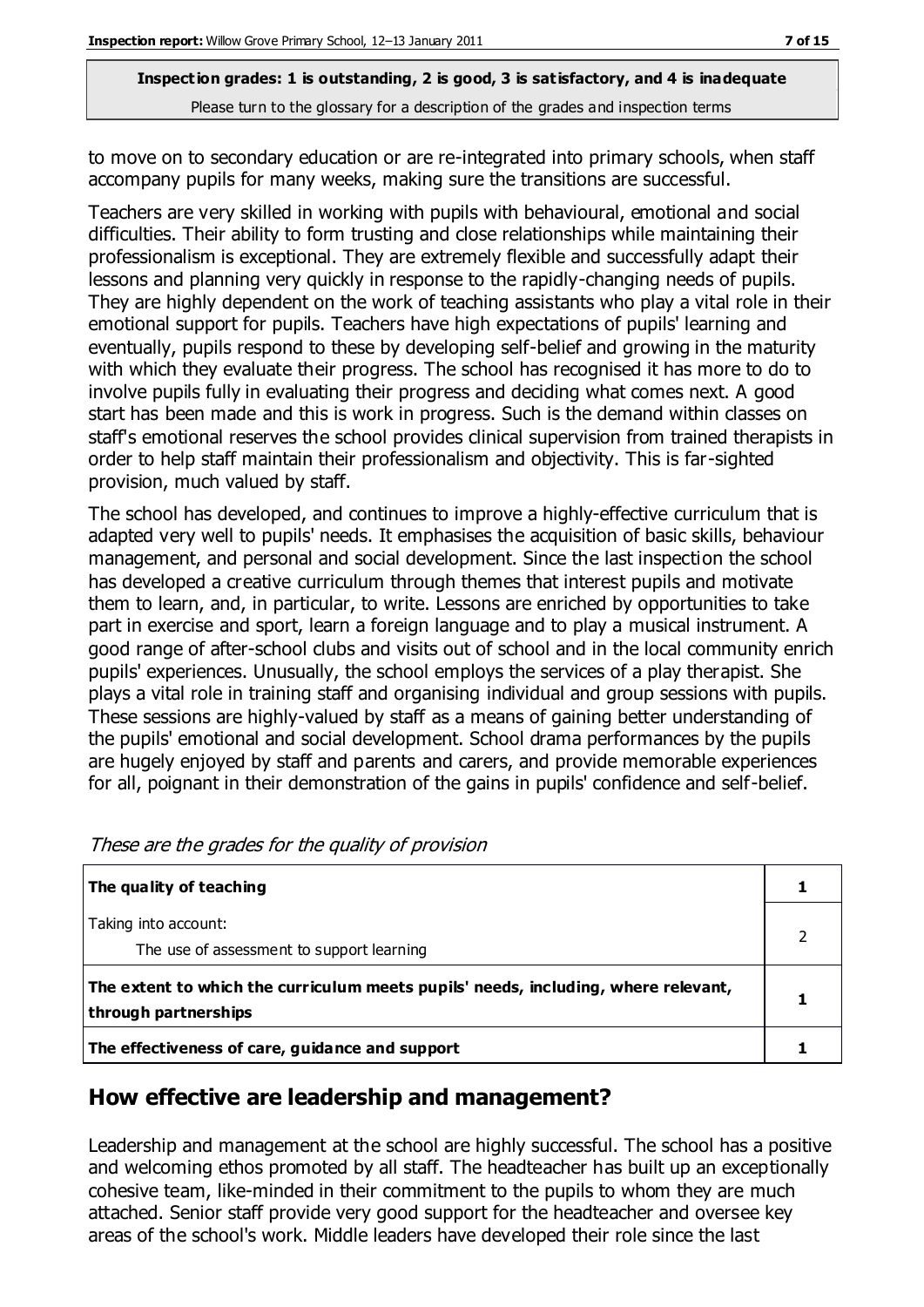inspection and play a significant part in leading on school improvement. This development has enabled the senior team to take a step back and evaluate the school in a more objective way. Staff feel valued by the leadership, as evidenced by the very low staff turnover.

Partnership work is exceptional: the school liaises with nearly 20 different agencies on behalf of its pupils and works with many schools. The agencies contacted in the course of the inspection commented on their high regard for the school and the way in which their contributions were valued and facilitated by school leaders. The partnership with parents and carers is an extremely positive element of the school's work, recognising fully that support for the family is an essential part of the process of working with children with behavioural, emotional and social difficulties.

Safeguarding and child protection procedures are excellent. Routines are in place for the many extra challenges faced by a school of this nature; for example, in the secure provision of medicines and the extra first aid training required of staff. Providing equality of opportunity for its pupils is a central driver for the leadership team. Each pupil is treated as an individual and pupils' progress in all respects is monitored and tracked most carefully. Staff are rigorous in their interventions to prevent and explain discrimination to pupils. Community cohesion is promoted well, despite the dispersed nature of pupils' home locations throughout Wigan and beyond. The links with the local community are developing particularly strongly and the school enjoys a good reputation within it.

The school is very well managed. It has efficient and effective reception, administrative and maintenance teams that ensure the school is well-organised, clean and runs smoothly. Governors are effectively organised in committees. They are well-informed about the work of the school and proud of its achievements. Individual governors contribute useful skills to the running of the school and are effective in their challenge to school leaders. The school undertakes regular and rigorous self-evaluation exercises that lead to clear improvement plans.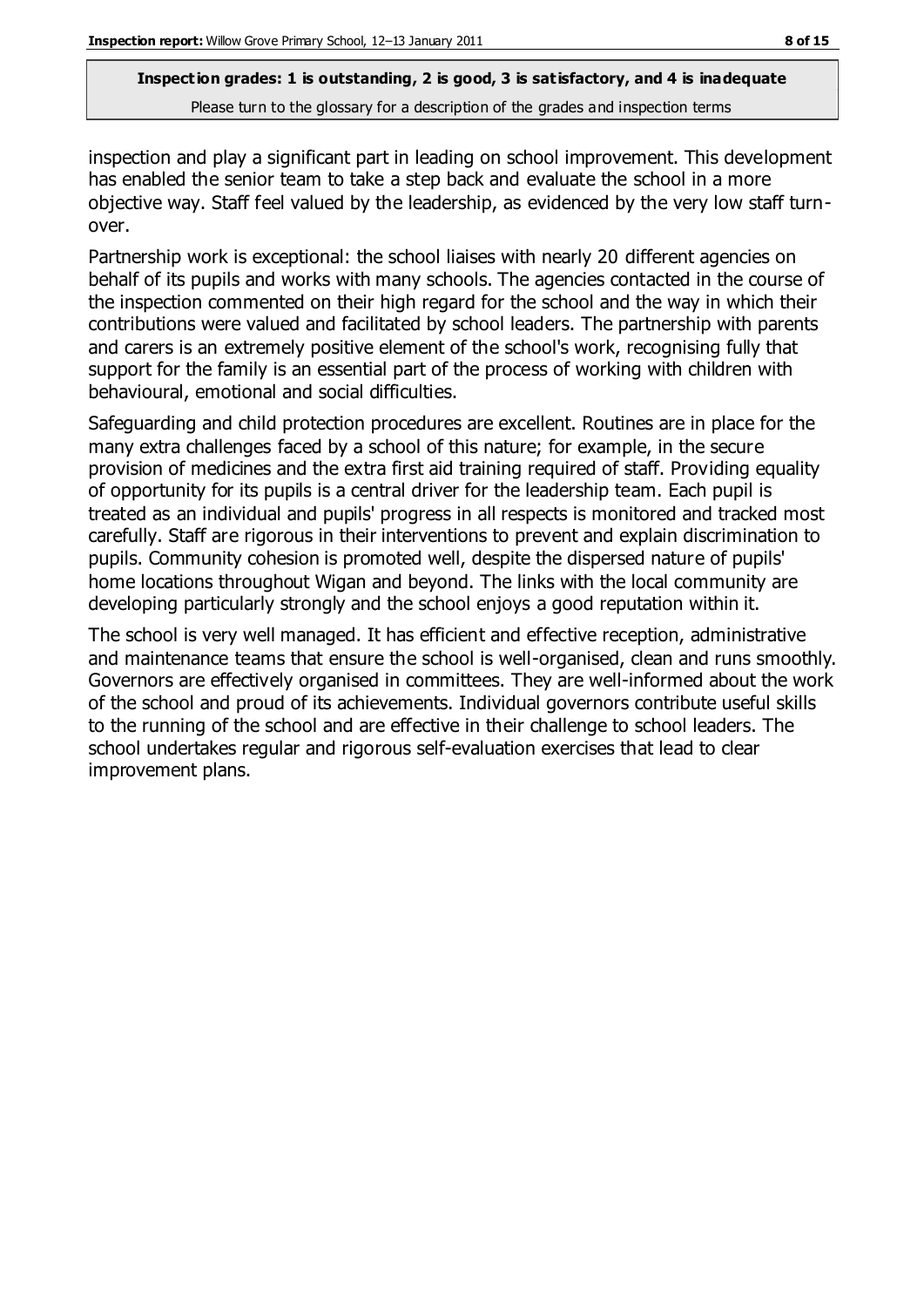**Inspection grades: 1 is outstanding, 2 is good, 3 is satisfactory, and 4 is inadequate**

Please turn to the glossary for a description of the grades and inspection terms

These are the grades for leadership and management

| The effectiveness of leadership and management in embedding ambition and driving<br>improvement                                                                  |                |
|------------------------------------------------------------------------------------------------------------------------------------------------------------------|----------------|
| Taking into account:<br>The leadership and management of teaching and learning                                                                                   | 1              |
| The effectiveness of the governing body in challenging and supporting the<br>school so that weaknesses are tackled decisively and statutory responsibilities met | $\overline{2}$ |
| The effectiveness of the school's engagement with parents and carers                                                                                             | 1              |
| The effectiveness of partnerships in promoting learning and well-being                                                                                           | 1              |
| The effectiveness with which the school promotes equality of opportunity and tackles<br>discrimination                                                           | 1              |
| The effectiveness of safeguarding procedures                                                                                                                     | 1              |
| The effectiveness with which the school promotes community cohesion                                                                                              | 2              |
| The effectiveness with which the school deploys resources to achieve value for money                                                                             | 1              |

### **Views of parents and carers**

All parents and carers who responded to the questionnaire were happy with the school and what it does for their children. All believe their children enjoy school and they are 100% supportive of the headteacher. Parents and carers become emotional about what the school has done for their children, and sometimes for them. This is because they see their children's transformation from apparent failure to growing confidence, self-belief and the progress they make in their learning.

Very few questionnaires recorded any concerns from parents and carers. However, of these, the response about communication from the school to parents and carers suggested a slight concern for a few. The school works extremely hard to involve parents and carers but is hindered by the dispersed nature of the school's parent/carer community across the whole of Wigan. The school will look at how communication and involvement can be further improved.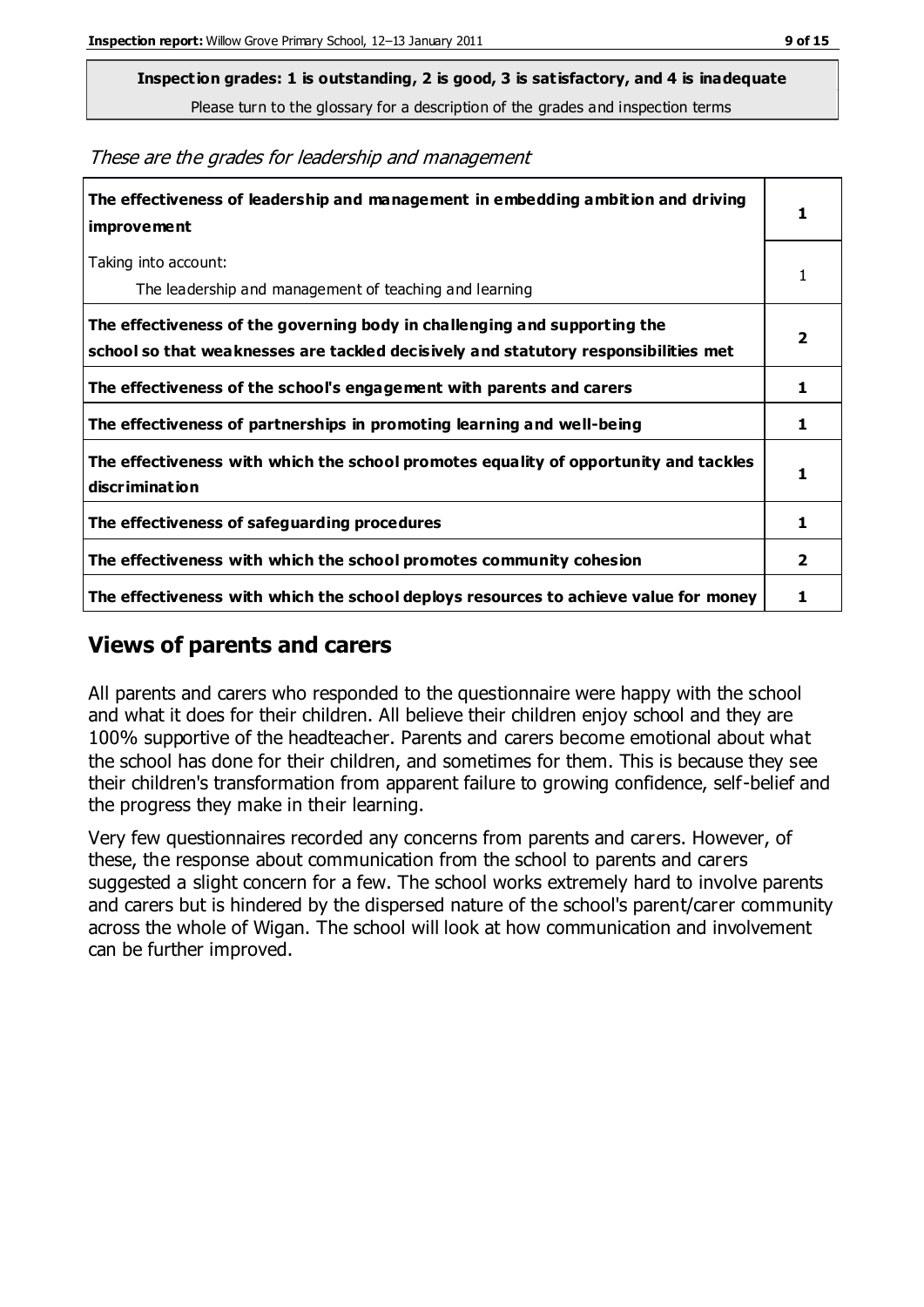#### **Responses from parents and carers to Ofsted's questionnaire**

Ofsted invited all the registered parents and carers of pupils registered at Willow Grove Primary School to complete a questionnaire about their views of the school.

In the questionnaire, parents and carers were asked to record how strongly they agreed with 13 statements about the school.

The inspector received 19 completed questionnaires by the end of the on-site inspection. In total, there are 48 pupils registered at the school.

| <b>Statements</b>                                                                                                                                                                                                                                       | <b>Strongly</b><br>agree |               | <b>Agree</b>   |               | <b>Disagree</b> |               | <b>Strongly</b><br>disagree |               |
|---------------------------------------------------------------------------------------------------------------------------------------------------------------------------------------------------------------------------------------------------------|--------------------------|---------------|----------------|---------------|-----------------|---------------|-----------------------------|---------------|
|                                                                                                                                                                                                                                                         | <b>Total</b>             | $\frac{0}{0}$ | <b>Total</b>   | $\frac{0}{0}$ | <b>Total</b>    | $\frac{0}{0}$ | <b>Total</b>                | $\frac{0}{0}$ |
| My child enjoys school                                                                                                                                                                                                                                  | 9                        | 47            | 10             | 53            | 0               | $\mathbf 0$   | 0                           | $\mathbf 0$   |
| The school keeps my child<br>safe                                                                                                                                                                                                                       | 15                       | 79            | 4              | 21            | 0               | $\mathbf 0$   | $\mathbf 0$                 | $\mathbf 0$   |
| My school informs me about<br>my child's progress                                                                                                                                                                                                       | 12                       | 63            | 6              | 32            | 0               | $\mathbf{0}$  | $\mathbf 0$                 | $\mathbf 0$   |
| My child is making enough<br>progress at this school                                                                                                                                                                                                    | 12                       | 63            | 6              | 32            | 0               | $\mathbf 0$   | $\mathbf 0$                 | $\mathbf 0$   |
| The teaching is good at this<br>school                                                                                                                                                                                                                  | 12                       | 63            | $\overline{7}$ | 37            | 0               | $\mathbf 0$   | $\mathbf 0$                 | $\mathbf 0$   |
| The school helps me to<br>support my child's learning                                                                                                                                                                                                   | 11                       | 58            | 6              | 32            | $\overline{2}$  | 11            | $\mathbf 0$                 | $\mathbf 0$   |
| The school helps my child to<br>have a healthy lifestyle                                                                                                                                                                                                | 12                       | 63            | $\overline{7}$ | 37            | $\mathbf 0$     | $\mathbf 0$   | $\mathbf 0$                 | $\mathbf 0$   |
| The school makes sure that<br>my child is well prepared for<br>the future (for example<br>changing year group,<br>changing school, and for<br>children who are finishing<br>school, entering further or<br>higher education, or entering<br>employment) | 10                       | 53            | 6              | 32            | $\mathbf{1}$    | 5             | $\mathbf 0$                 | $\mathbf 0$   |
| The school meets my child's<br>particular needs                                                                                                                                                                                                         | 14                       | 74            | 3              | 16            | $\mathbf{1}$    | 5             | $\mathbf 0$                 | $\mathbf 0$   |
| The school deals effectively<br>with unacceptable behaviour                                                                                                                                                                                             | 14                       | 74            | 5              | 26            | 0               | $\mathbf 0$   | $\mathbf 0$                 | $\mathbf 0$   |
| The school takes account of<br>my suggestions and concerns                                                                                                                                                                                              | 11                       | 58            | 6              | 32            | 1               | 5             | 0                           | 0             |
| The school is led and<br>managed effectively                                                                                                                                                                                                            | 13                       | 68            | 6              | 32            | $\pmb{0}$       | $\mathbf 0$   | $\mathbf 0$                 | $\mathbf 0$   |
| Overall, I am happy with my<br>child's experience at this<br>school                                                                                                                                                                                     | 13                       | 68            | 6              | 32            | $\pmb{0}$       | $\pmb{0}$     | $\pmb{0}$                   | $\pmb{0}$     |

The table above summarises the responses that parents and carers made to each statement. The percentages indicate the proportion of parents and carers giving that response out of the total number of completed questionnaires. Where one or more parents and carers chose not to answer a particular question, the percentages will not add up to 100%.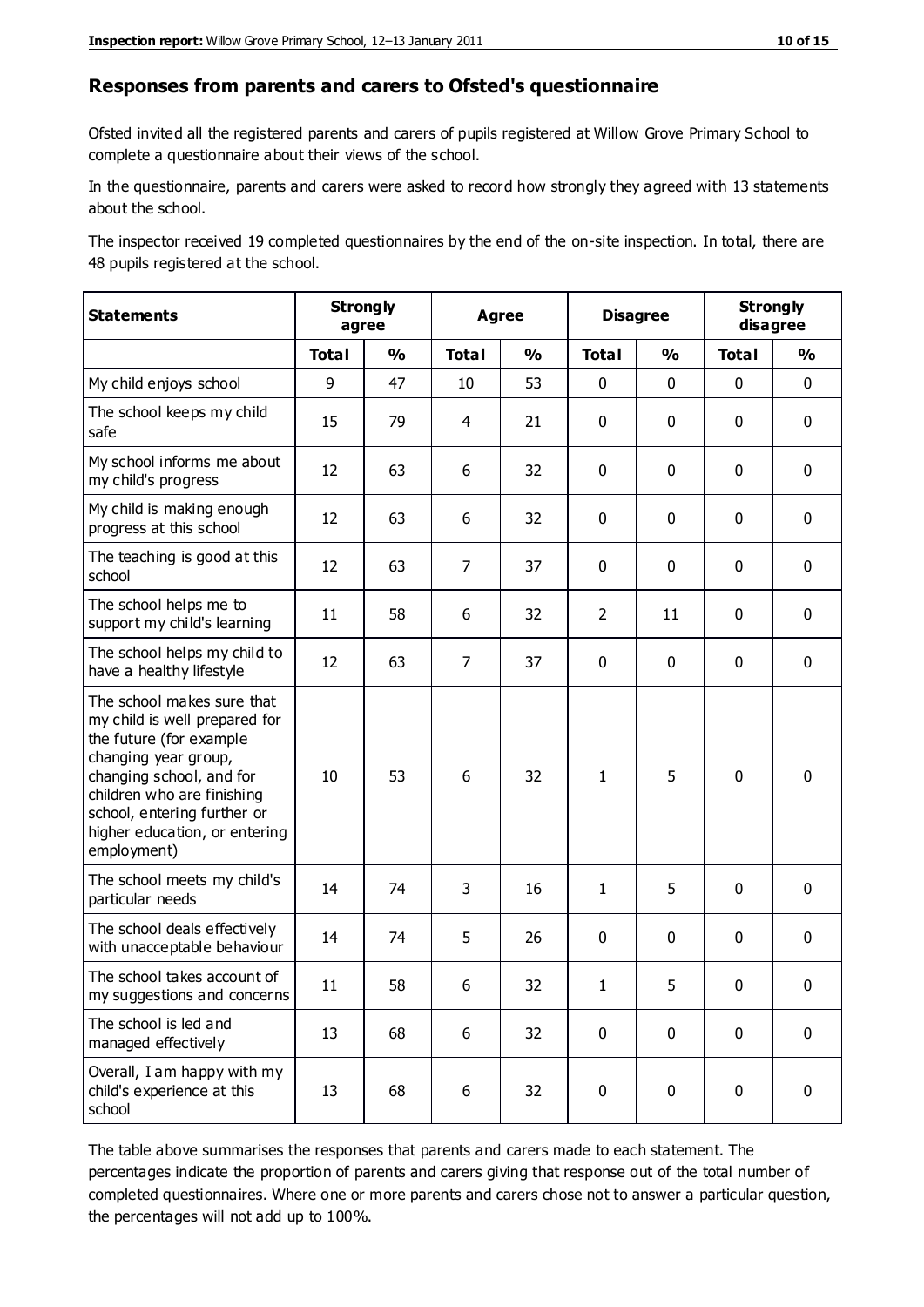## **Glossary**

| Grade   | <b>Judgement</b> | <b>Description</b>                                                                                                                                                                                                            |
|---------|------------------|-------------------------------------------------------------------------------------------------------------------------------------------------------------------------------------------------------------------------------|
| Grade 1 | Outstanding      | These features are highly effective. An outstanding school<br>provides exceptionally well for all its pupils' needs.                                                                                                          |
| Grade 2 | Good             | These are very positive features of a school. A school that<br>is good is serving its pupils well.                                                                                                                            |
| Grade 3 | Satisfactory     | These features are of reasonable quality. A satisfactory<br>school is providing adequately for its pupils.                                                                                                                    |
| Grade 4 | Inadequate       | These features are not of an acceptable standard. An<br>inadequate school needs to make significant improvement<br>in order to meet the needs of its pupils. Ofsted inspectors<br>will make further visits until it improves. |

### **What inspection judgements mean**

## **Overall effectiveness of schools**

|                       | Overall effectiveness judgement (percentage of schools) |      |                     |                   |
|-----------------------|---------------------------------------------------------|------|---------------------|-------------------|
| <b>Type of school</b> | <b>Outstanding</b>                                      | Good | <b>Satisfactory</b> | <b>Inadequate</b> |
| Nursery schools       | 59                                                      | 35   | 3                   | 3                 |
| Primary schools       | 9                                                       | 44   | 39                  | 7                 |
| Secondary schools     | 13                                                      | 36   | 41                  | 11                |
| Sixth forms           | 15                                                      | 39   | 43                  | 3                 |
| Special schools       | 35                                                      | 43   | 17                  | 5                 |
| Pupil referral units  | 21                                                      | 42   | 29                  | 9                 |
| All schools           | 13                                                      | 43   | 37                  | 8                 |

New school inspection arrangements were introduced on 1 September 2009. This means that inspectors now make some additional judgements that were not made previously.

The data in the table above are for the period 1 September 2009 to 31 August 2010 and are consistent with the latest published official statistics about maintained school inspec tion outcomes (see **[www.ofsted.gov.uk](http://www.ofsted.gov.uk/)**).

The sample of schools inspected during 2009/10 was not representative of all schools nationally, as weaker schools are inspected more frequently than good or outstanding schools.

Percentages are rounded and do not always add exactly to 100.

Sixth form figures reflect the judgements made for the overall effectiveness of the sixth form in secondary schools, special schools and pupil referral units.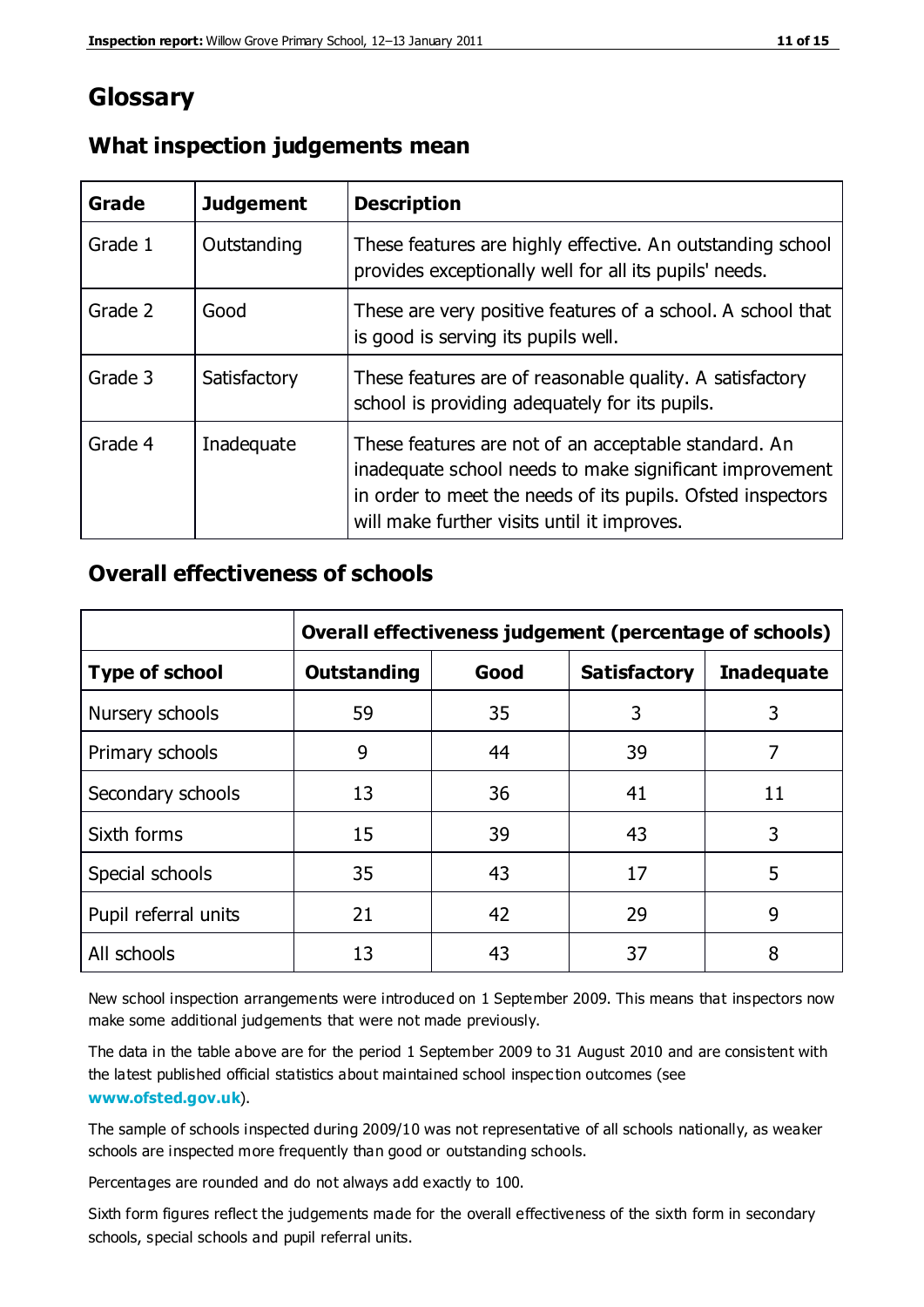## **Common terminology used by inspectors**

| Achievement:                  | the progress and success of a pupil in their learning,<br>development or training.                                                                                                                                                          |  |  |
|-------------------------------|---------------------------------------------------------------------------------------------------------------------------------------------------------------------------------------------------------------------------------------------|--|--|
| Attainment:                   | the standard of the pupils' work shown by test and<br>examination results and in lessons.                                                                                                                                                   |  |  |
| Capacity to improve:          | the proven ability of the school to continue<br>improving. Inspectors base this judgement on what<br>the school has accomplished so far and on the quality<br>of its systems to maintain improvement.                                       |  |  |
| Leadership and management:    | the contribution of all the staff with responsibilities,<br>not just the headteacher, to identifying priorities,<br>directing and motivating staff and running the school.                                                                  |  |  |
| Learning:                     | how well pupils acquire knowledge, develop their<br>understanding, learn and practise skills and are<br>developing their competence as learners.                                                                                            |  |  |
| <b>Overall effectiveness:</b> | inspectors form a judgement on a school's overall<br>effectiveness based on the findings from their<br>inspection of the school. The following judgements,<br>in particular, influence what the overall effectiveness<br>judgement will be. |  |  |
|                               | The school's capacity for sustained<br>improvement.                                                                                                                                                                                         |  |  |
|                               | Outcomes for individuals and groups of pupils.                                                                                                                                                                                              |  |  |
|                               | The quality of teaching.                                                                                                                                                                                                                    |  |  |
|                               | The extent to which the curriculum meets<br>pupils' needs, including, where relevant,<br>through partnerships.                                                                                                                              |  |  |
|                               | The effectiveness of care, guidance and<br>support.                                                                                                                                                                                         |  |  |
| Progress:                     | the rate at which pupils are learning in lessons and<br>over longer periods of time. It is often measured by<br>comparing the pupils' attainment at the end of a key                                                                        |  |  |

stage with their attainment when they started.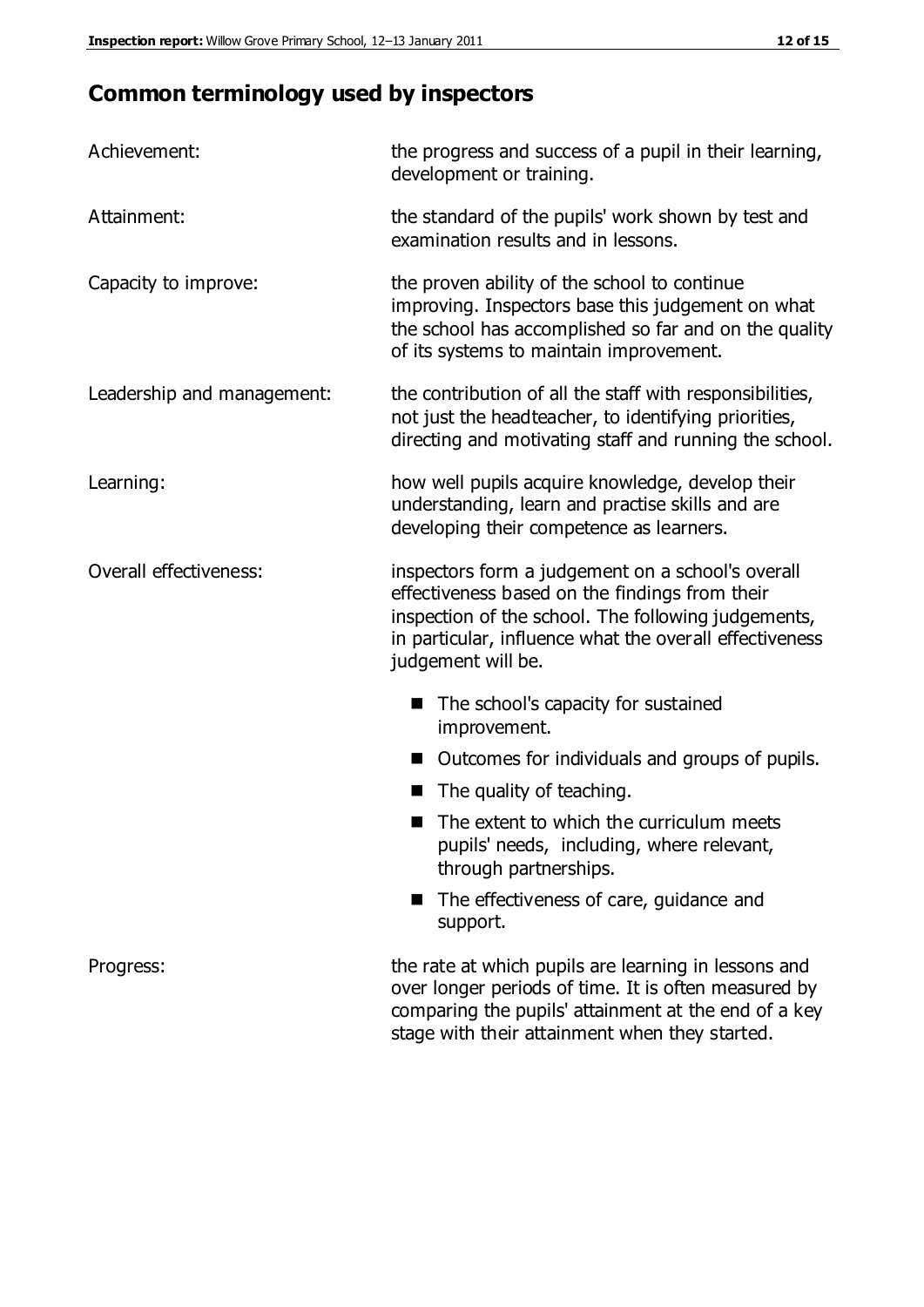### **This letter is provided for the school, parents and carers to share with their children. It describes Ofsted's main findings from the inspection of their school.**

14 January 2011

#### Dear Pupils

#### **Inspection of Willow Grove Primary School, Wigan, WN4 8XF**

You may remember I visited your school recently to carry out its Ofsted inspection. When I talked to members of the school council I promised them I would write to the pupils to tell them the results of the inspection. This is the letter I promised.

I am very pleased to tell you I have given your school the top grade of 'outstanding'. This is the second time in a row that it has achieved the highest grade a school can achieve. I know all the people who work in the school, or who are connected with it, are v ery proud of you. I am pleased to be able to add Ofsted's official recognition of the school's excellence and of your achievements.

All of you had a very difficult start to school life. Many of you must have thought you would never be able to learn and some that it might be your fault. But at Willow Grove, Mrs Pearson and her staff give you the confidence to see you can be good learners and help you to make massive improvements in managing your behaviour. I saw the highest levels of care for children. I saw very skilled teachers, teaching assistants and support staff. They know you inside out and are 100% determined you will achieve the best you are capable of. Your parents and carers are unanimous in their praise for the school. They have seen the dramatic improvement in your attitudes and behaviour. That has made life better for them and they know the school is ready, through Mrs Latham's Parent Partnership Service, to support them at home, so they are not on their own.

Your school feels like a good place to be. There is much celebration of your successes. Lessons are interesting. You get on very well with your teachers. 'Respect' is a word I heard many times. There is lots for you to look forward to in school, after school and out of school. You are very busy. I am a little disappointed the inspection was not at a time when I could see your end-of-year or Christmas performances – they are legendary!

Our best schools never stop trying to get better. At Willow Grove, for example, the Everyone Playing in Class (EPIC) is breaking new ground in helping you sort out the difficulties you face. I could not find anything to add to make the school better that Mrs Pearson has not already thought of. We both thought teachers could involve you a little bit more when they are deciding what you need to learn next.

Do continue to enjoy your time at Willow Grove. It is a very special place. Largely, this is because this is the place you overcome your difficulties and learn well. Wherever your next destination, I wish you continued success.



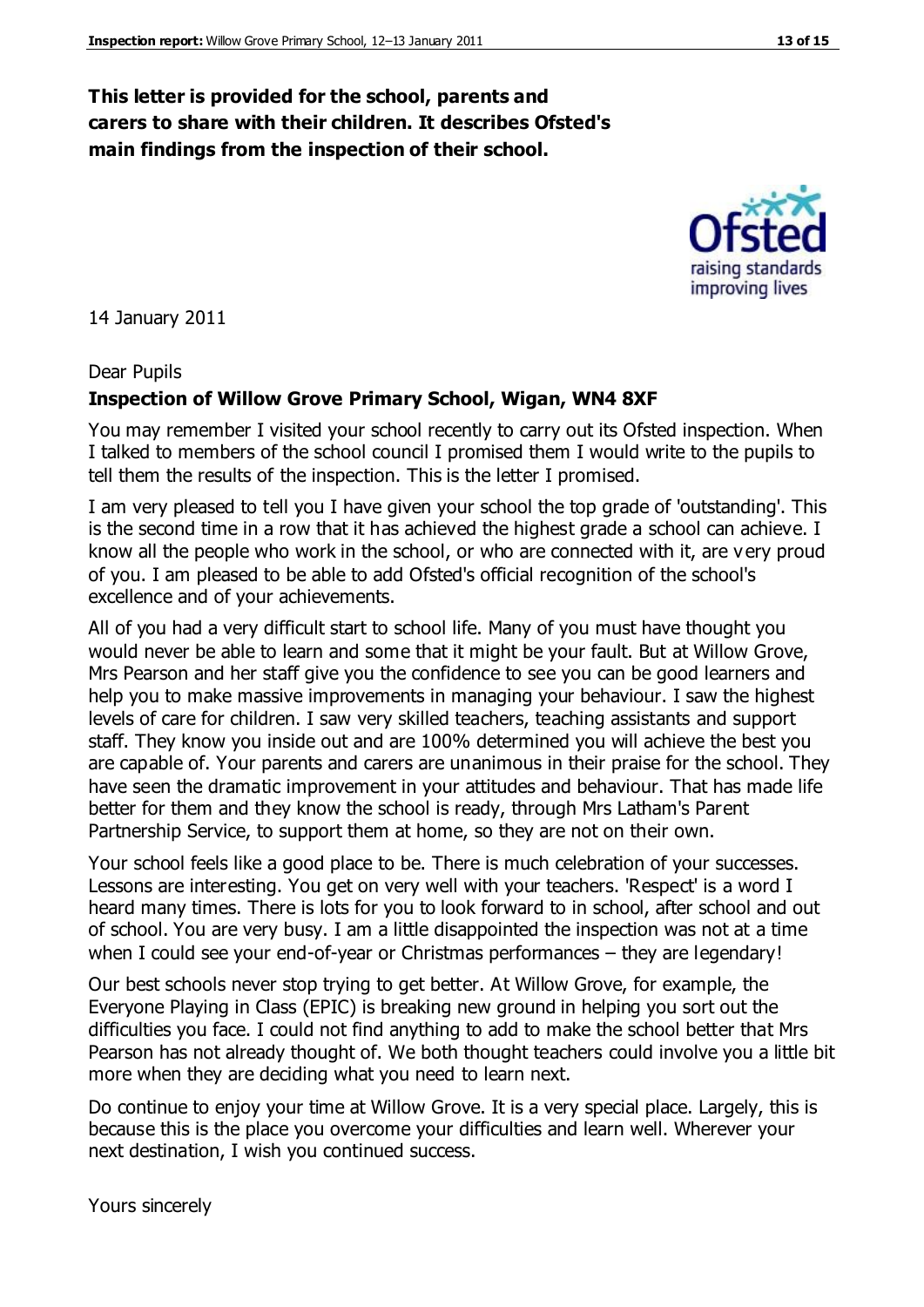Brian Padgett

Her Majesty's Inspector